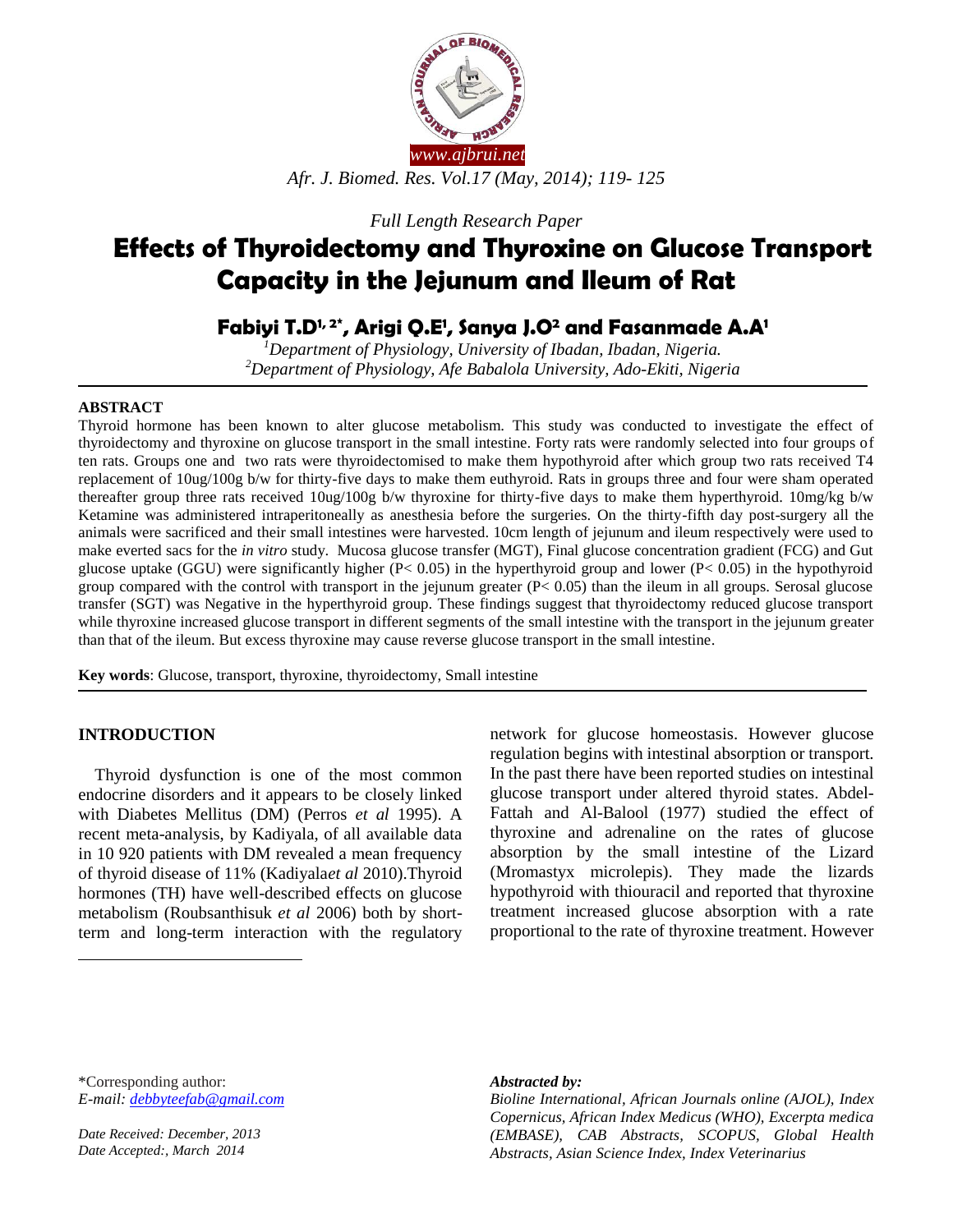this study did not account for the effect of long term administration of thyroxine on intestinal glucose absorption, in addition the effect may vary in mammalian intestine considering that they used reptiles. Cramer and M'Call (1918) reported that in rats, removal of the thyroid and the parathyroid glands does not produce any severe disturbance of carbohydrate metabolism. There is at first a diminution of the total metabolism, which is followed later by a compensatory increase. Halliday *et al* (1962) reported that glucose transfer across the isolated everted intestine of mice was inhibited when the animals were fed with 0.5 % desiccated thyroid for 14 days; Levin and Smyth (1963) observed that hyperthyroid rats show little change in their hexose transfer mechanism across the isolated intestine while Matty & Seshadri 1965 presented that thyroxine can produce inhibitory effects on the metabolic and transport processes of the intestine of the rat. On the contrary, Adeniyi and Oloowookurun (1987) reported that intestinal glucose transport is decreased in the hypothyroid state and increased in hyperthyroid state. Olaleye and Elegbe (2005) further studied the effect of thyroxine and catecholamine in altered thyroid states and reported that Catecholamines potentiated the effect of thyroid hormone on intestinal absorption of glucose in the rat. There seems to be more report in favor of exogenous thyroxine inhibiting glucose transport in the small intestine and studies did not report if thyroxine may influence glucose transport capacity in different segments of the small intestine differently as variational differences exist in the transfer capacity of different parts of the small intestine. Hence the reason for the present study

## **MATERIALS AND METHODS**

**Experimental Animals:** Matured Sprague Dawley albino rats (100-180g) were obtained from the Central Animal house of the College of Medicine, University of Ibadan, Nigeria. Animals were maintained under standard nutritional and environmental conditions of normal relative humidity, room temperature, 12 hour light and 12 hour dark cycle. The animals were provided with standard food pellets and clean water *ad libitum.*  Experimental protocols complied with the 'Principle of Laboratory Animal Care' (NIH publication No. 85-23) guidelines (PHS, 1996).

**Animal grouping:** The rats were grouped into four of ten rats each: Rats in the first group were thyroidectomised and kept for 35 days and served as the hypothyroid group, the second group was thyroidectomised and given 10ug/100g body weight levothyroxine (Forley Generics Ltd, UK) replacement, orally, for 35 days to serve as the Euthyroid group. The third group was sham operated and given 10ug/100g body weight of levothyroxine orally for 35 days to serve as the hyperthyroid group. While the fourth group was sham operated only and served as the control.

**Thyroidectomy Procedure:** The thyroid gland was completely removed surgically via the following procedure. The rats were anaesthesied with 10mg/Kg body wt Ketamine Hydrochloride injection USP (Rotex medica Germany) injected intraperitoneally. Each rat was pinned on a dissecting board with the ventral side up. A vertical or horizontal incision was made in the neck of the rat and blunt dissection made in the layers underneath the skin until the larynx is exposed. Essential structures such as the superior laryngeal nerve and parathyroid gland were identified as landmarks to the thyroid glands. The left and right lobes of the thyroid gland were devascularised from the thyroid arteries by tying a suture at the base of each after which the glands were cut and removed. The cut was closed by suturing and Peniciline powder was applied to the wound. The rats were allowed to recover and returned to standard diet and tap water.

**Sham operation:** For the sham operation the same surgical procedure as that of the thyroidectomy was followed except that the thyroid glands were neither devascularised nor extirpated.

**Thyroxine (T4) Assay**: On the thirty fifth day post surgery blood was collected by cardiac puncture from the rats in each group to determine serum T4 levels. The blood was put in clean sample bottles, allowed to clot at room temperature and centrifuged at 4000rpm for 30 minutes to separate the serum which was carefully pipetted into labeled serum bottles and frozen until analysis. T4 level was determined using chemiimmunoluminiscence, which was done in the immunology laboratory of the University college hospital, University of Ibadan, Nigeria.

**The everted sac study**: The rats were killed on the 35th day post- surgery, by cervical dislocation. The abdomen was opened by a midline incision, and the entire small intestine washed out with a solution of 0.9% (w/v) NaCl. The whole of the small intestine was removed by cutting across the upper end of the duodenum and the lower end of the ileum at the ileoceacal junction, and manually stripping the mesentery from the intestine. The intestine was everted using a stainless steel rod to push the ileal end of the gut into the gut lumen until it appeared at the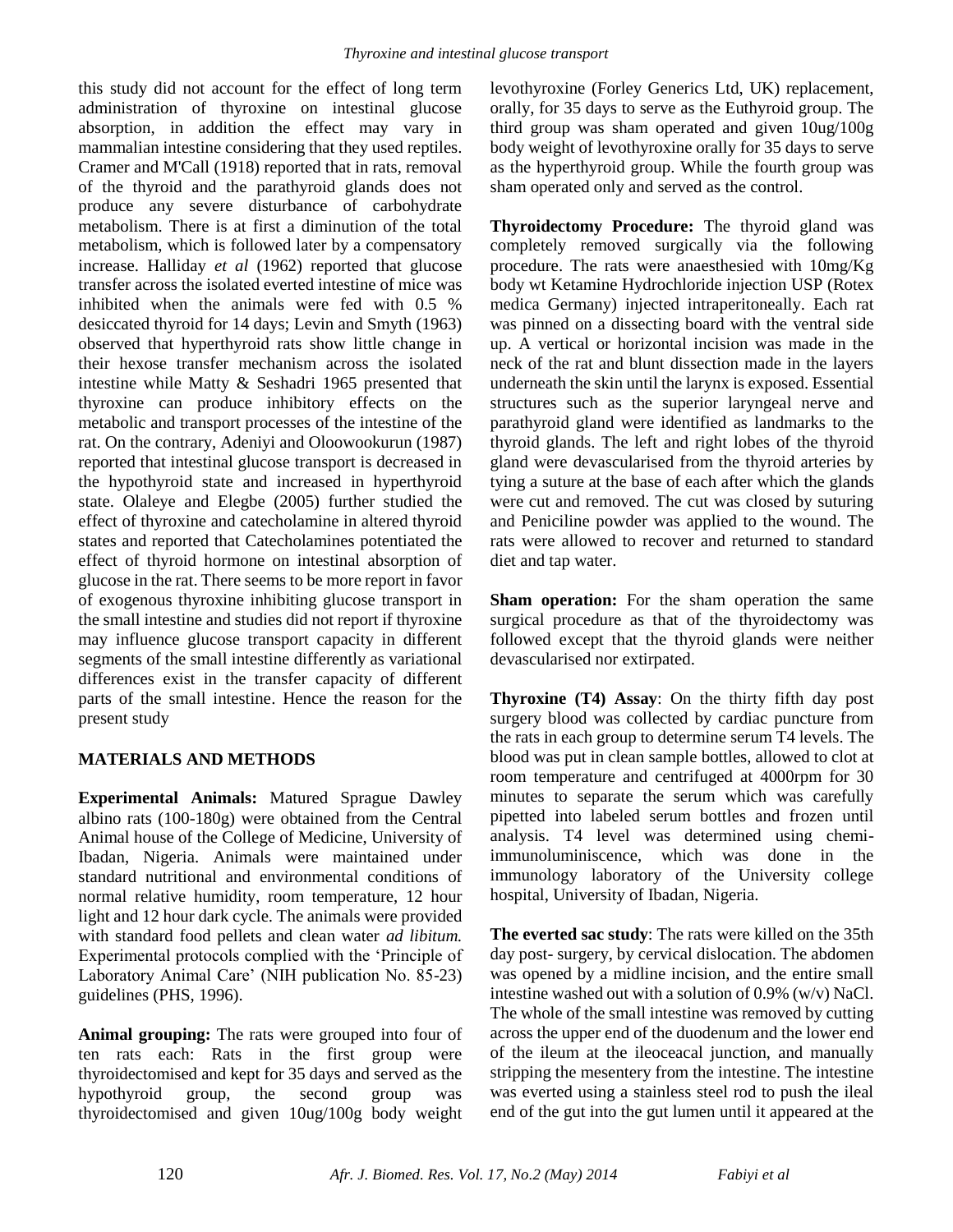duodenal opening of the intestine, and rolling the proximal half of the intestine on the rod. The eversion exposed the highly active mucosa to the oxygenated suspending medium with the mucosa on the outside and the serosal now on the inside (Fisher and Parsons, 1949b; Wilson and Wiseman 1954). A thread ligature was tied around one end of the everted intestine to facilitate subsequent identification and sections of the jejunum and ileum was cut. 10cm length of everted jejunum or ileum was tied off at one end by a thread ligature and a second ligature was placed loosely around the other end. A blunt needle, attached to a syringe was introduced into the intestinal lumen and the loose ligature pulled tight over the needle. 2-3 mls of Krebs bicarbonate solution (Krebs & Henseleit, 1932) was injected into the sac, the needle was withdrawn and the ligature tied tight thus distending the sac. The distension increased the surface area of the sac and reduced the thickness of the sac wall while the fluid in the sac served as the serosal fluid. The distended sac was suspended in a mucosal fluid of 15ml of krebs bicarbonate solution according to Beryl (1961). The relatively small volume of fluid contained in the sac (serosal side) allows a rapid change in concentration of transferred substances across the intestinal wall. At the end of the experiment, the sac was removed, opened and the fluid drained out using a needle attached to a syringe. Samples of the final serosal and final mucosal fluids were taken for estimation of glucose concentration.

**Measurement of glucose concentration:** The initial and final concentrations of glucose in the Krebs Bicarbonate solution in the intestinal sac (serosal fluid) and the suspending medium (mucosal fluid) before and after incubation respectively were determined using a glucometer.

**The methods of calculating and expressing the results:** The methods of calculating the results are as follows: The fluid in which the sacs were suspended is called the mucosal fluid, and the fluid inside the sac the serosal fluid. The initial mucosal and serosal glucose concentrations are the concentrations in the mucosal and serosal fluid at the beginning of the experiment; the final mucosal glucose concentration is the glucose concentration in the mucosal fluid at the end of the experiment; the final serosal concentration is the concentration of glucose in the serosal fluid at the end of the experiment; the final concentration gradient is the difference between the final serosal glucose concentration and the final mucosal glucose concentration; the mucosal glucose transfer is the amount of glucose which disappears from the mucosal

fluid; the serosal glucose transfer is the increase in glucose concentration in the serosal fluid; the gut glucose uptake is the difference between the mucosal glucose transfer and the serosal glucose transfer and includes glucose metabolized and also glucose present in the gut wall at the end of the experiment (Jervis  $\&$ Smyth 1960).

**Statistical Analysis:** The results of the experiments were expressed as mean ± *S.E.M*. The statistical significance of differences was estimated with GraphPad Prism version 4.00 for Windows using "Newman-Keuls Multiple Comparison Test ANOVA". The value with P  $< 0.05$  is considered to be significant..

### **RESULTS**

**Thyroxine assay**: Results in Table 1 showed that T4 level was significantly (P<0.01) reduced in the hypothyroid group and increased (P<0.001) in the hyperthyroid group compare with control and euthyroid group.

#### **Table 1:**

Thyroid hormone concentration in the rats on the 35th day post-surgery

| <b>Group</b> | <b>Thyroxine level (nmol/L)</b> |
|--------------|---------------------------------|
| Control      | 30.4                            |
| Hypothyroid  | $17.4**$                        |
| Hyperthyroid | 49***                           |
| Euthyroid    | 27.1 <sup>a</sup>               |

*The Values are expressed as mean*  $\pm$  *S.E.M.* ( $n = 10$  *rats). \*\*P<0.01,* 

*\*\*\*P<0.001 significantly different from the control value;<sup>a</sup>P> 0.05 no significant difference*

**Glucose transport studies**: Table 2 shows the initial and final glucose concentration in the mucosal and serosal fluids at the beginning and end of the incubation periods respectively. There was disappearance of glucose from the mucosal fluid as glucose is being transported across the sacs. Glucose transfer capacity is presented as percentage mucosa and serosal glucose transfer (Fig 1& 2). Percentage mucosal glucose transfer (MGT) was significantly (P<0.01) higher in the hyperthyroid and euthyroid groups but lower (P<0.05) in the hypothyroid group compared with control. In addition transfer was highest in the hyperthyroid group. Also percentage MGT was greater in the jejunum than in the ileum across the groups (Fig 1).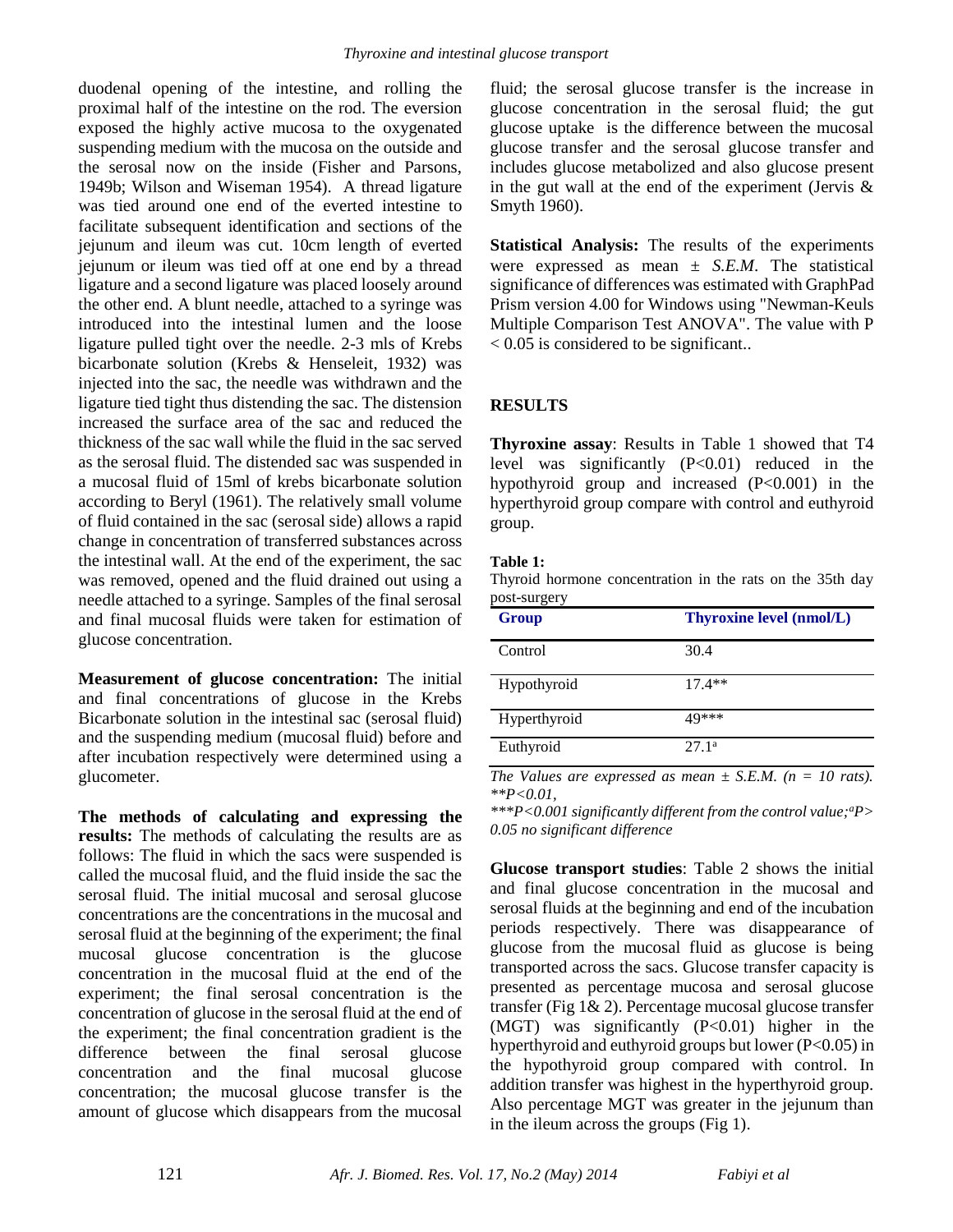#### **Table 2:**

Glucose concentrations in the mucosal and serosal fluids at the beginning and end of the 30 minutes incubation period of the everted sac experiment.

| Group                            | <b>Control</b> |        | <b>Hypothyroid</b> |           | <b>Hyperthyroid</b> |        | <b>Euthyroid</b> |           |
|----------------------------------|----------------|--------|--------------------|-----------|---------------------|--------|------------------|-----------|
| Glucose concentration (mg/dl)    |                |        |                    |           |                     |        |                  |           |
| Initial mucosal & serosal concn. | 522            | 522    | 522                | 522       | 522                 | 522    | 522              | 522       |
| Final mucosal concn.             | 468.4          | 489.0  | 494.4              | 501       | 400.8               | 447.2  | 463              | 475.4     |
|                                  | $\pm$ 13       | $+6.7$ | ±6.8               | $\pm 2.9$ | ± 11.6              | $+4.2$ | $\pm 8.4$        | ± 2.8     |
| Final serosal concn.             | 544.2          | 534.8  | 543                | 541.8     | 497.4               | 501.8  | 529.8            | 518.6     |
|                                  | $\pm 4.3$      | ± 1.7  | $\pm 6.8$          | $\pm 3.5$ | $+2.4$              | $+2.5$ | ± 5.8            | $\pm 5.5$ |



#### **Figure 1:**

Percentage Mucosa glucose transfer across the jejunum and ileum. *Values are expressed as percentage mean ± S.E.M. (n = 6 rats). \*P<0.05, \*\*P<0.01, \*\*\*P<0.001 significantly different from control*



#### **Figure 2:**

Percentage serosal glucose transfer *Values are expressed as mean*  $\pm$  *S.E.M.* ( $n = 6$  *rats). \*P<0.05,\*\*P<0.01 significantly different from control*

Positive serosal glucose transfer was seen in the groups except in the hyperthyroid intestine and euthyroid ileum where significant  $((P<0.05)$  negative transfer was observed (Fig 2).

Gut glucose uptake (GGU) was significantly (P<0.01) lower in the hypothyroid jejunum and ileum and higher in the hyperthyroid jejunum and ileum. However GGU was not significant in the euthyroid jejunum compared with control (fig 3). Final concentration gradient (FCG) was significantly  $(P<0.05)$ greater in the hyperthyroid jejunum. However, FCG appeared to be lower in the hypothyroid compared with control and in the ileum compared to the jejunum though not significantly so (fig 4).

Mucosal glucose transfer (mg/g.sac/30mins) indicates the amount of glucose leaving the mucosal fluid per gram of sac in the course of the thirty minutes experiment. Least transfer was seen in the hypothyroid group (P>0.001) while the greastest mucosal transfer activity was observed in the hyperthyroid group (P>0.001), with lesser transfer in the ileum (fig 5).





Gut glucose uptake in different parts of the small intestine of altered thyroid rats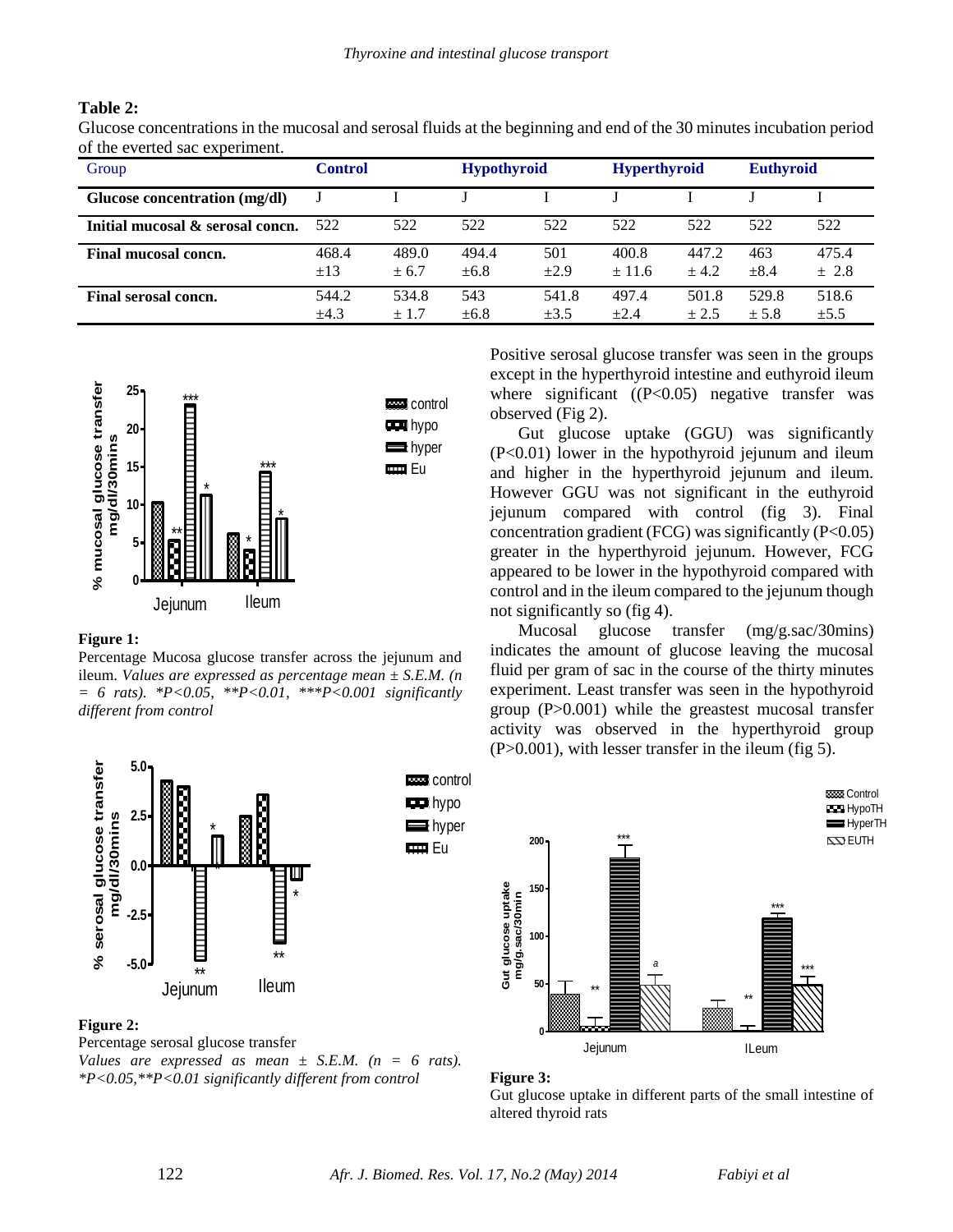

#### **Figure 4:**

Final concentration gradient across the jejunum and ileum. *Values are expressed as mean ± S.E.M. (n = 6 rats). \*P<0.05 significantly different from the control value*



#### **Figure 5:**

Mucosal glucose absorption in the small intestine of different thyroid states. *Values are expressed as mean ± S.E.M. (n = 6rats). \*P<0.05, \*\*\*P<0.001; <sup>a</sup>P > 0.05 no significant difference*

#### **DISCUSSION**

This study has demonstrated that thyroidectomy reduces intestinal glucose transport significantly while thyroxine increases glucose transport in both the jejunum and ileum. Glucose transport was increased in the euthyroid group in a manner similar to that of the control.

Tata (1962), have shown that the basal metabolic rate of rats is raised by the administration of only 10- 25ug thyroxine/100g body weight every fourth day thus thyroxine dose of 10ug/100g b/w was used in this study to induce hyperthyroidism and euthyroidism. Treatment efficacy was confirmed by determination of serum thyroxine level to ascertain the establishment of the altered thyroid states in the rats. The hypothyroid group has a significantly lower serum thyroxine level than the control after the removal of the thyroid gland thus showing a progressive fall in extrathyroidal store of thyroxine overtime.

Thyroid hormones act on almost all organs throughout the body and regulate basal metabolism. The gut and viscera are not excluded, and disturbances in thyroid function have numerous gastrointestinal manifestations (Maser *et al* 2006). Hypothyroidism is characterized by impaired glucose absorption from the gastrointestinal tract and delayed peripheral glucose assimilation and gluconeogenesis, decreased or normal hepatic glucose output and decreased peripheral tissue glucose disposal (Althausen, 1949).

The results provide detailed information of the activity of different part of the intestine for glucose transfer using the everted sac model. They include nine of the twelve different variables of absorption recommended by Beryl *et al* (1961). Although all these variables are dependent, there is a strong case for taking all of them into account in investigating any problem of intestinal transfer in vitro, and it is suggested that data from these variables should form an indispensable baseline for studying any effects on intestinal transport in vitro. The everted sac technique is an *in vitro* technique with the advantage that all regulatory factors whose influence may be unwanted or difficult to account for in an *in vivo* study have been eliminated by the isolation of the intestine (Ingmar *et al,* 2010), it also enables determination of regional variation in absorption in the different part of the intestine (Stephens *et al,* 2002).

The Initial glucose concentration was set at 522md/dl which was close to 500mg/dl used by Parsons *et al* (1958) and Beryl *et al* (1961). The changes in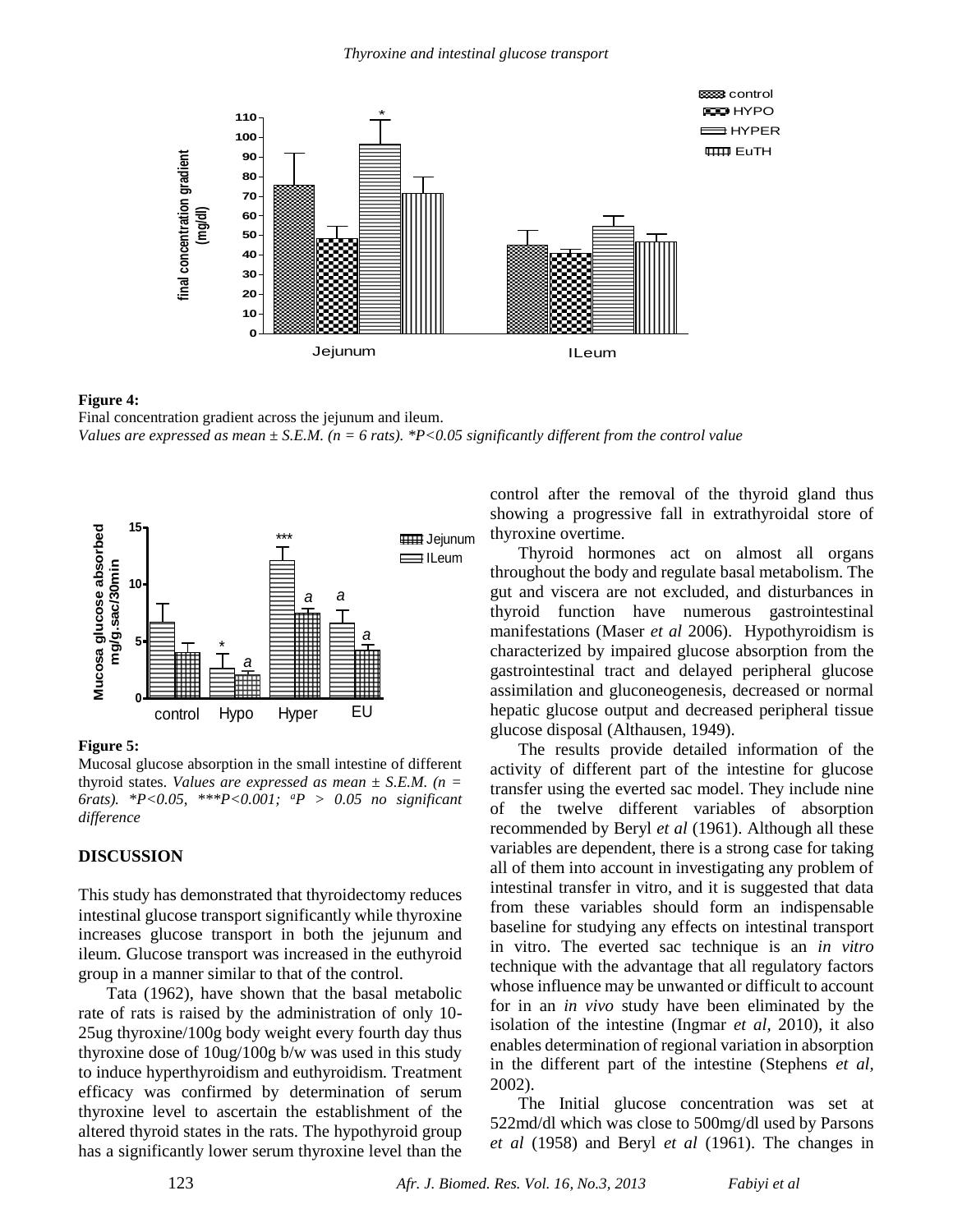concentration in mucosal and serosal solutions depended on the relative movements of fluid and glucose. In all the sacs the concentration of glucose in the fluid leaving the mucosal side (mucosal concentration transferred) is much higher than the initial glucose concentration, and hence the final mucosal glucose concentration (FMC) is lower than the initial concentration. The lower mucosal glucose concentration at the end of the experiment shows a positive glucose transfer from the outer mucosal fluid. However, not all these glucose appear in the serosal fluid. Much more glucose disappears from the mucosal side than appears on the serosal side, and the reason for this, according to Parsons *et al* (1958), is presumably the metabolism by the tissues of part of the glucose disappearing from the mucosal side. This is because mucosal transfer depends to a large extent on glucose metabolism as well as on glucose transfer, and hence metabolism would also have a considerable effect on the final concentration gradient and final concentration ratio (Beryl *et al* 1961). The greatest mucosal transfer was observed in the hyperthyroid group.

There was also a significant reduction in the serosal glucose concentration, even though the final serosal glucose concentration was greater than the final mucosal glucose concentration. It has been reported by Levin (1969, 1974) that excess or deficiency of thyroid hormone alter the function and metabolism of the enterocytes of the small intestine and affect the alimentary tract blood flow, motility, cell population and luminal nutrition thus influencing intestinal function, therefore the markedly high glucose loss (253mg/dl jejunum, 96mg/dl ileum) observed in the hyperthyroid intestine was due to the increased metabolism of the enterocytes caused by hyperthyroidism while the slight glucose loss (12.6mg/dl jejunum, 1.2 mg/dl ileum) seen in the hypothyroid intestine was due to reduced metabolism. In addition transport and metabolic activity was greater in the jejunum than in the ileum in all the groups both with and without the influence of thyroxine; that is to say thyroxine elevated intestinal metabolism in a manner that maintained the variational differences in the intestine contrary to the suggestion of Spencer *et al* (2003) that regional variation in absorption in the small intestine is masked by different p-glycoproteins expression.

The positive gradient in all the sacs showed that the serosal glucose was greater than the mucosal glucose concentration at the end of the experiments. Final concentration gradient in the hypothyroid was reduced compared to the control in a manner similar to that reported for phlorizin inhibition of glucose transport (Parsons *et al* 1958). The reduced gradient may be responsible for the decrease in glucose transport across the intestine.

However, FCG was raised when thyroxine replacement was given (Euthyroid group) showing that thyroxine increases FCG and consequently glucose transport across the intestinal wall. Final concentration gradient was highest in the hyperthyroid intestine thus enabling the increased transport of glucose because the greater the FCG the greater the glucose transport since a steep concentration gradient is necessary for glucose to move appreciably across the submucosal tissues (Fisher and Parsons 1953). Transport was greater in the jejunum than ileum since FCG was greater in the jejunum than in the ileum. The thinning of the intestine in the hyperthyroid group may also be responsible for the increased FCG and glucose transport.

More glucose leaves the mucosal fluid in the hyperthyroid than the other groups however serosal glucose transfer was negative in the hyperthyroid jejunum and ileum and euthyroid ileum. This may mean that most of the glucose leaving the mucosal fluid did not get to the serosal fluid while marked amount of glucose was lost from the serosal fluid. This loss may be due to increased intestinal metabolism caused by excess thyoxine as gut glucose uptake was very high in the hyperthyroid intestine and euthyroid ileum. Thus exogenous thyroxine may greatly increase gut glucose uptake and metabolism in the ileum. Futhermore, gut glucose uptake was very small in the hypothyroid group and so was glucose gradient and absorption. This may be due to reduced intestinal metabolism and activity, and the thickening of the intestinal wall observed in this study (though not reported here) which may pose a barrier to transport. Hyperthyroidism caused a rise of mucosal glucose transfer and gut glucose uptake in this study as was previously shown by Adeniyi and Olowookorun (1987) and Olaleye and Elegbe (2005) respectively, unlike the study of Matty & Seshadri (1965) that reported decreased glucose uptake by hyperthyroid intestine and marked loss of glucose from the serosal side. However, Matty & Seshadri could not explain the reason for the serosal glucose transfer inspite of the decreased uptake of glucose; their result might have been affected by the toxic dose of thyroxine (100ug/100g b/w) administered to the rats and the experimental methods used. Althausen (1949) reported accelerated uptake of glucose in the intact intestine of hyperthyroid rats and in this invitro study thyroxine increases the amount of glucose passing across each centimeter length of the intestine; this increase is more significant in the jejunum than in the ileum.

These findings show that exogenous thyroxine increases mucosal glucose transfer and thus glucose